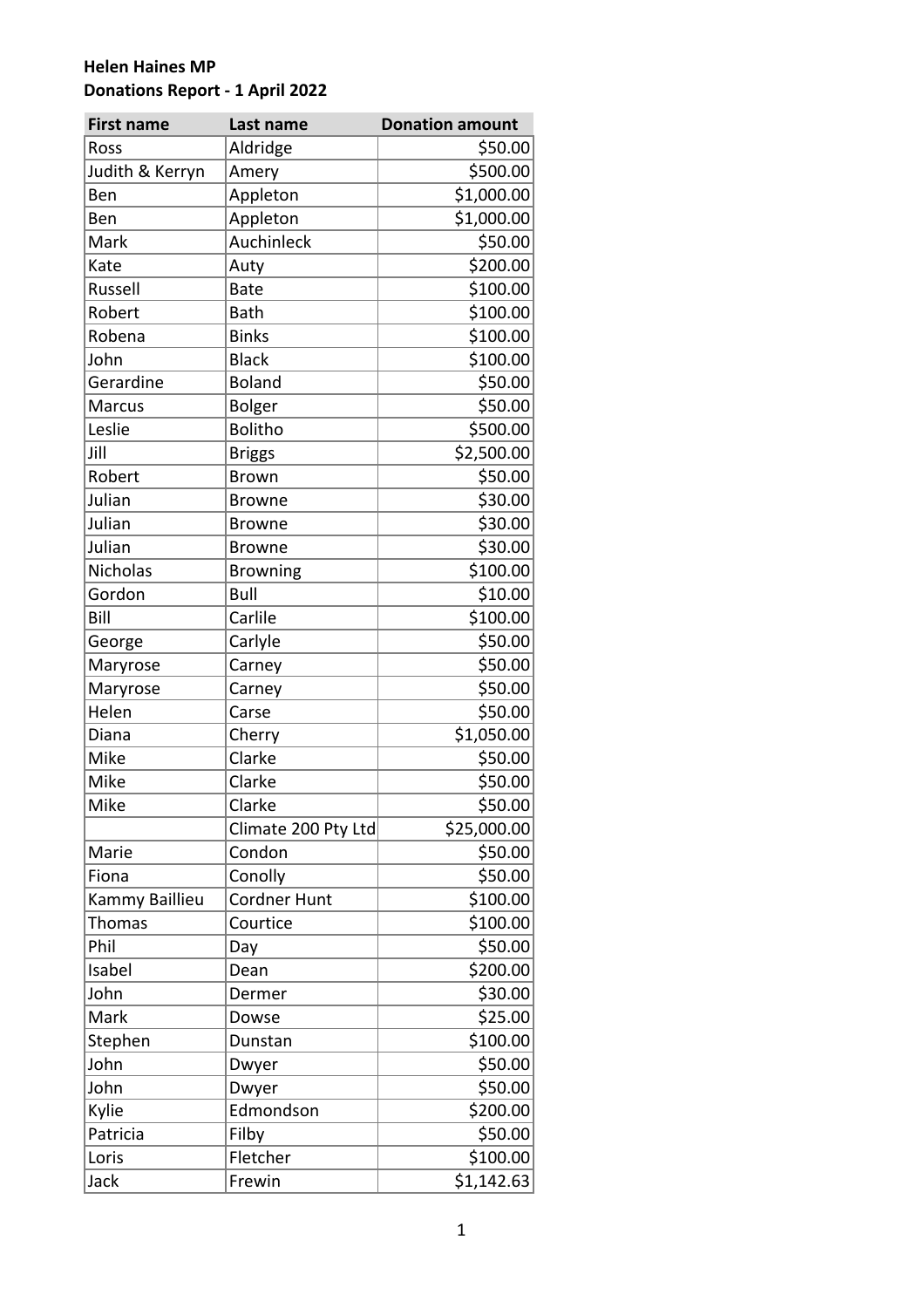| <b>First name</b> | Last name | <b>Donation amount</b> |
|-------------------|-----------|------------------------|
| Ken               | Fuchsen   | \$200.00               |
| Dave              | Fuller    | \$50.00                |
| Amanda            | Furlong   | \$30.00                |
| <b>Barbara</b>    | Gamble    | \$50.00                |
| Rose              | Gilder    | \$500.00               |
| Eliza             | Ginnivan  | \$5.00                 |
| David             | Godkin    | \$1,111.53             |
| David             | Gogoll    | \$100.00               |
| Diane             | Goonan    | \$100.00               |
| Phil              | Haines    | \$1,500.00             |
| Helen             | Haines    | \$1,500.00             |
| Erica             | Hamilton  | \$30.00                |
| Erica             | Hamilton  | \$30.00                |
| Erica             | Hamilton  | \$30.00                |
| Fiona             | Hawkey    | \$50.00                |
| <b>Nick</b>       | Henry     | \$50.00                |
| Jack              | Herry     | \$15.00                |
| Jack              | Herry     | \$15.00                |
| Jack              | Herry     | \$15.00                |
| Jack              | Herry     | \$15.00                |
| Jack              | Herry     | \$15.00                |
| Jack              | Herry     | \$15.00                |
| Jack              | Herry     | \$15.00                |
| Jack              | Herry     | \$15.00                |
| Jack              | Herry     | \$15.00                |
| Jack              | Herry     | \$15.00                |
| Mark              | Hincksman | \$10.00                |
| Mark              | Hincksman | \$10.00                |
| Mark              | Hincksman | \$10.00                |
| Julie and John    | Hind      | \$100.00               |
| Lynda             | Jackson   | \$20.00                |
| lan               | Jarvie    | \$50.00                |
| Helen             | Jennings  | \$30.00                |
| John              | Jewell    | \$100.00               |
| Ross              | Johnston  | \$199.00               |
| Erin              | Kelly     | \$10.00                |
| Greg              | Kelly     | \$200.00               |
| Paul              | Kelly     | \$200.00               |
| Raymond           | Kennedy   | \$20.00                |
| Jackie            | Kildea    | \$200.00               |
| Christopher       | Kinnaird  | \$30.00                |
| Rod               | Leavold   | \$200.00               |
| David             | Lee       | \$50.00                |
| Slavica           | Lock      | \$100.00               |
| Jocelyn & Glenn   | Lyon      | \$200.00               |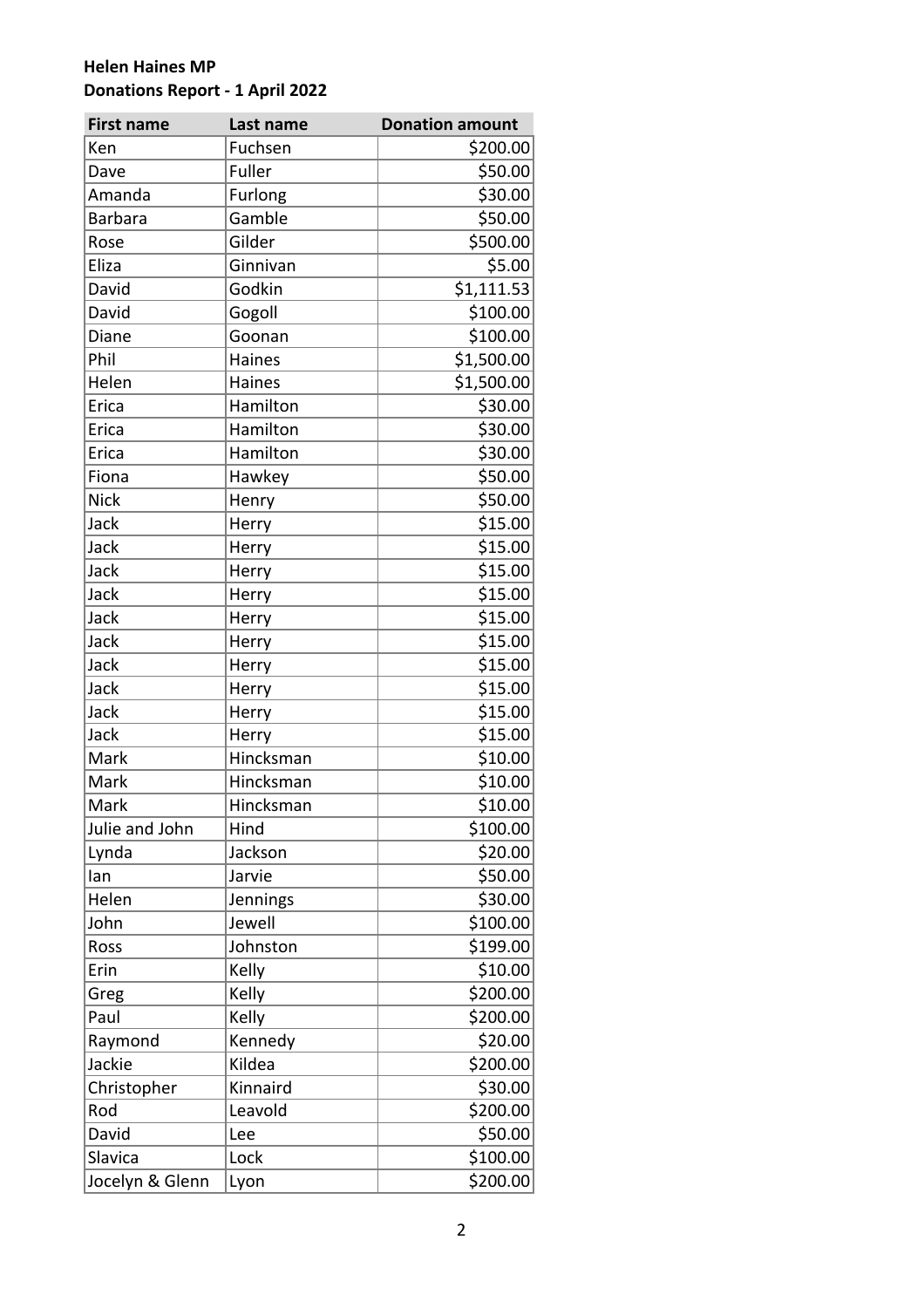| <b>First name</b> | Last name    | <b>Donation amount</b> |
|-------------------|--------------|------------------------|
| Rod               | Magnus       | \$50.00                |
| Rod               | Magnus       | \$30.00                |
| Margaret          | Malkin       | \$96.00                |
| Paul              | Mannings     | \$50.00                |
| Delfina           | Manor        | \$50.00                |
| Narelle           | Martin       | \$500.00               |
| Sylvia            | McAra        | \$50.00                |
| Sylvia            | McAra        | \$50.00                |
| Sylvia            | McAra        | \$50.00                |
| Thea              | McCarthy     | \$50.00                |
| Thea              | McCarthy     | \$30.00                |
| Margaret & Brian  | McCrohan     | \$100.00               |
| Andrew            | McKinnell    | \$50.00                |
| Pam               | Menere       | \$50.00                |
| <b>Barbara</b>    | Meurer       | \$100.00               |
| Julie             | Miller       | \$200.00               |
| Bryan             | Milner       | \$25.00                |
| Colin             | Morley       | \$20.00                |
| Colin             | Morley       | \$20.00                |
| Pieter            | Mourik       | \$1,030.00             |
| Graham            | Murray       | \$10.00                |
| Olivia            | Noto         | \$100.00               |
| Gerard            | O'Neill      | \$200.00               |
| Elaine            | O'Shannessy  | \$240.00               |
| Marshall          | Pedder       | \$20.00                |
| Lutz              | Peters       | \$100.00               |
| <b>Brett</b>      | Phillips     | \$100.00               |
| <b>Brett</b>      | Phillips     | \$100.00               |
| Mark              | Radnor       | \$100.00               |
| Doris             | Razeng       | \$300.00               |
| Kim               | Reid         | \$20.00                |
| Kim               | Reid         | \$20.00                |
| Kim               | Reid         | \$20.00                |
| Don               | Robertson    | \$50.00                |
| Lucille           | Ross         | \$50.00                |
| Jane              | Rushworth    | \$120.00               |
| Diane             | Schultz      | \$50.00                |
| Diane             | Schultz      | \$50.00                |
| Peter             | Serpell      | \$50.00                |
| Rose              | Sexton       | \$50.00                |
| Lisa              | Shute        | \$500.00               |
| Joan              | <b>Simms</b> | \$250.00               |
| Joan              | <b>Simms</b> | \$200.00               |
| Pamela            | Sleeman      | \$2,500.00             |
| Beverley          | Smith        | \$100.00               |